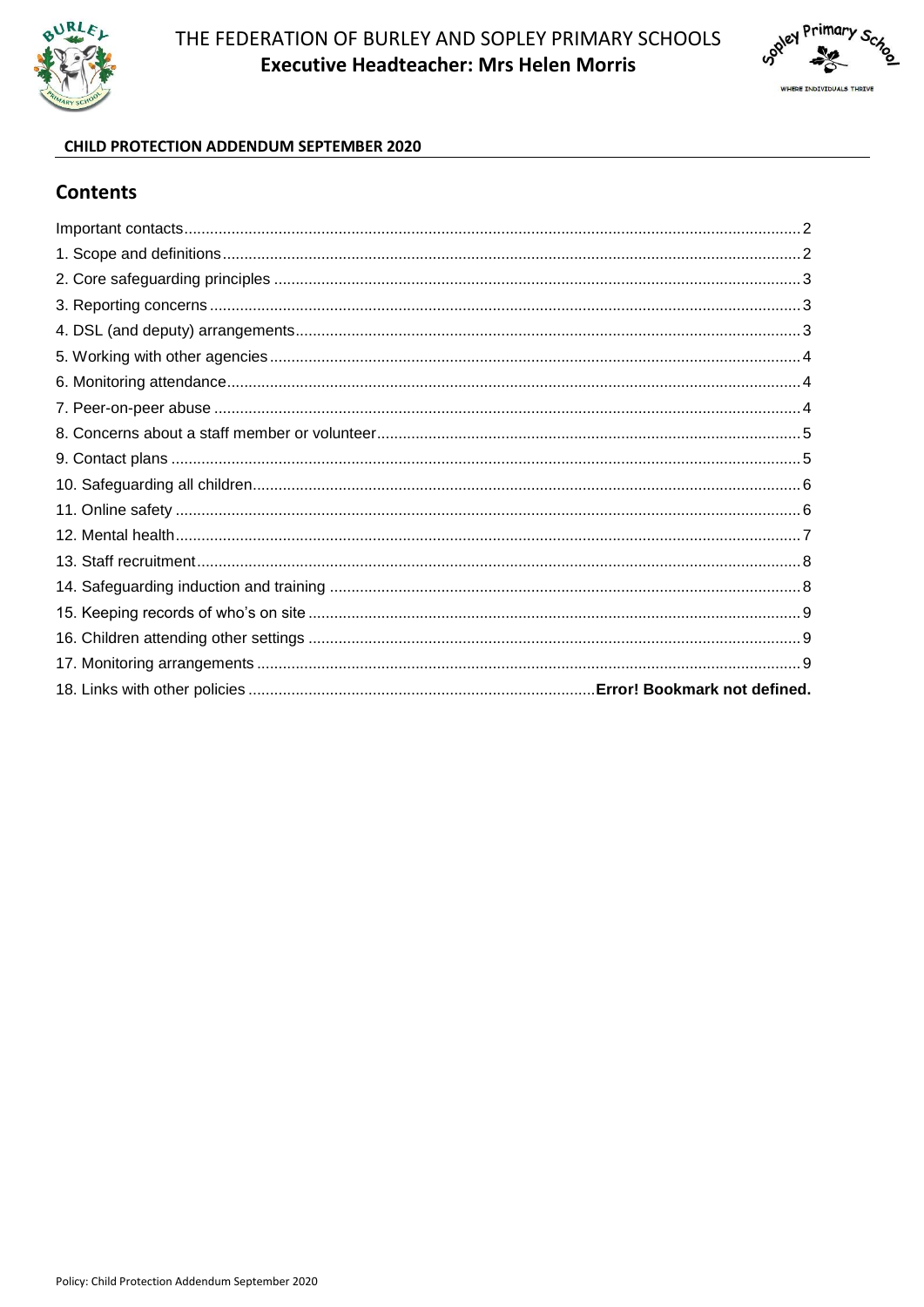# Important contacts

| <b>ROLE</b>                                                                               | <b>NAME</b>                                                       | <b>CONTACT DETAILS</b>                 |
|-------------------------------------------------------------------------------------------|-------------------------------------------------------------------|----------------------------------------|
| Designated safeguarding<br>lead (DSL)                                                     | <b>Helen Morris</b>                                               | h.morris@burley.hants.sch.uk<br>and/or |
|                                                                                           |                                                                   | h.morris@sopley.hants.sch.uk           |
|                                                                                           |                                                                   | 01425 403375 (Burley School<br>Number) |
|                                                                                           |                                                                   | 01425 672343 (Sopley School<br>Number) |
|                                                                                           | <b>Nannette Allies</b>                                            | n.allies@sopley.hants.sch.uk           |
| <b>Deputy DSL</b>                                                                         |                                                                   | I.lillis@burley.hants.sch.uk           |
| Designated member of<br>senior leadership team if<br>DSL (and deputy) can't be<br>on site | Sandra Paice (Sopley<br>Site)<br>Georgina Biddle<br>(Burley Site) | s.paice@sopley.hants.sch.uk            |
|                                                                                           |                                                                   | g.biddle@burley.hants.sch.uk           |
| <b>Executive Head Teacher</b>                                                             | <b>Helen Morris</b>                                               | h.morris@burley.hants.sch.uk<br>and/or |
|                                                                                           |                                                                   | h.morris@sopley.hants.sch.uk           |
| Local authority designated<br>officer (LADO)                                              | Barbara Piddington                                                | 01962 876364                           |
| Chair of governors                                                                        | Maria Speirs                                                      | Contact via:                           |
|                                                                                           |                                                                   | 01425 403375 (Burley School<br>Number) |
|                                                                                           |                                                                   | 01425 672343 (Sopley School<br>Number) |

## <span id="page-1-0"></span>**1.Scope and definitions**

This addendum applies during the period of phased return following school closure due to COVID-19. It reflects updated advice from our 3 local safeguarding partners, Hampshire County Council, West Hampshire Clinical Commissioning Group, Hampshire Constabulary and local authority (LA) Hampshire.

It sets out changes to our normal child protection policy in light of the Department for Education's guidance [Coronavirus: safeguarding in schools, colleges and other providers,](https://www.gov.uk/government/publications/covid-19-safeguarding-in-schools-colleges-and-other-providers) and should be read in conjunction with that policy.

Unless covered here, our normal child protection policy continues to apply. The Department for Education's definition of 'vulnerable children' includes those who:

- Are assessed as being in need, including children:
	- $\triangleright$  With a child protection plan
	- $\triangleright$  With a child in need plan
	- $\triangleright$  Looked after by the local authority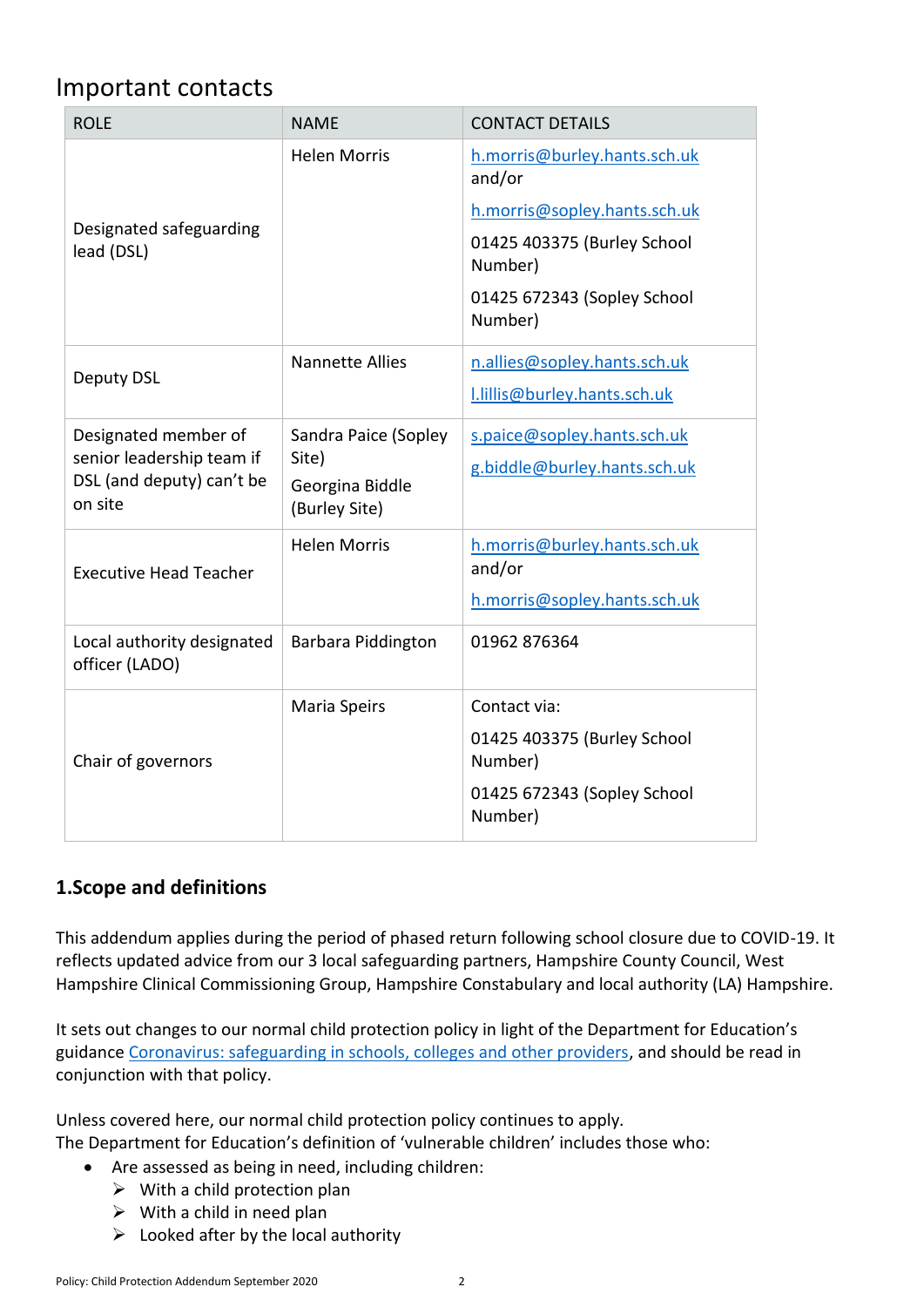- Have an education, health and care (EHC) plan
- Have been assessed as otherwise vulnerable by educational providers or LAs, for example those who are:
	- $\triangleright$  On the edge of receiving support from children's social care services
	- $\triangleright$  Adopted
	- $\triangleright$  At risk of becoming NEET ('not in employment, education or training')
	- $\triangleright$  Living in temporary accommodation
	- $\triangleright$  Young carers
	- $\triangleright$  Considered vulnerable at the provider and LA's discretion

## <span id="page-2-0"></span>**2. Core safeguarding principles**

We will still have regard to the statutory safeguarding guidance, [Keeping Children Safe in Education.](https://www.gov.uk/government/publications/keeping-children-safe-in-education--2) Although we are operating in a different way to normal, we are still following these important safeguarding principles:

- The best interests of children must come first
- If anyone has a safeguarding concern about any child, they should continue to act on it immediately
- A designated safeguarding lead (DSL) or deputy should be available at all times (see section 4 for details of our arrangements)
- It's essential that unsuitable people don't enter the school workforce or gain access to children
- Children should continue to be protected when they are online

### <span id="page-2-1"></span>**3. Reporting concerns**

All staff and volunteers must continue to act on any concerns they have about a child immediately. It is still vitally important to do this, both for children continuing to attend or returning to school and those at home.

Reporting of concerns should be undertaken in line with the current Safeguarding and Child Protection Policies. Concerns should be recorded in CPOMS, using the Hampshire Safeguarding Thresholds and professional judgement and knowledge of the child at the center of the reporting/referral.

It is important that safeguarding concerns are reported immediately and that direct and immediate contact is made with a DSL trained member of staff if there is a risk of immediate and significant harm, judged against the thresholds and in weighing the protective and risk factors.

As a reminder, all staff should continue to work with and support children's social workers, where they have one, to help protect vulnerable children.

## <span id="page-2-2"></span>**4. DSL (and deputy) arrangements**

We aim to have a trained DSL or deputy DSL on site wherever possible. Details of all important contacts are listed in the 'Important contacts' section at the start of this addendum.

If our DSL (or deputy) can't be in school, they can be contacted remotely by telephone.

Mobile telephone numbers are available via the school office and staff contact sheets.

We will keep all school staff and volunteers informed as to who will be the DSL (or deputy) on any given day, and how to contact them.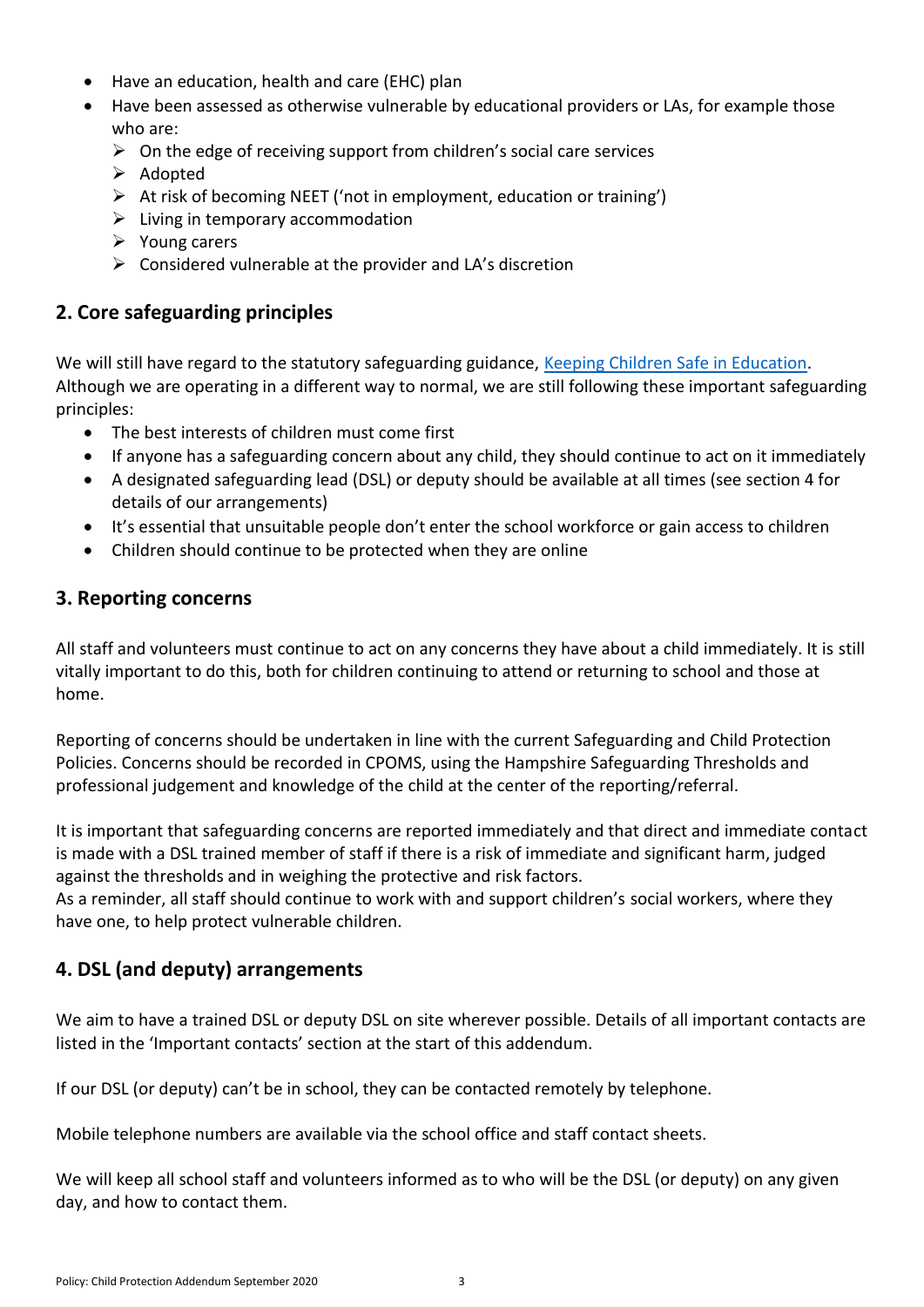We will ensure that DSLs (and deputies), wherever their location, know who the most vulnerable children in our school are.

On occasions where there is no DSL (Executive Head Teacher) or deputy DSL on site, a senior leader will take responsibility for co-ordinating safeguarding. This will be Sandra Paice/Georgina Biddle. You can contact them by their e-mail addresses in the contact list of this addendum. They can also be contacted via telephone.

The senior leader will be responsible for liaising with the off-site DSL (or deputy) to make sure they (the senior leader) can:

- Identify the most vulnerable children in school
- Update and manage access to child protection files, where necessary
- Liaise with children's social workers where they need access to children in need and/or to carry out statutory assessments
- Liaise and work with the HSLWs to ensure that staff safeguard each other, as well as children and, so that immediate and effective action can be taken.

### <span id="page-3-0"></span>**5. Working with other agencies**

We will continue to work with children's social care and with virtual school heads for looked-after and previously looked-after children.

We will continue to update this addendum where necessary, to reflect any updated guidance from:

- Our 3 local safeguarding partners
- The local authority about children with education, health and care (EHC) plans, the local authority designated officer and children's social care, reporting mechanisms, referral thresholds and children in need

#### <span id="page-3-1"></span>**6. Monitoring attendance**

We will resume taking our attendance register. We will also continue to submit the Department for Education's daily online attendance form, until no longer asked to do so.

Where any child we expect to attend school doesn't attend, or stops attending, we will:

- Follow up on their absence with their parents or carers, by following our Attendance Policy, including the following actions:
	- $\triangleright$  Endeavour to make telephone contact with the parent/carer on the first day of absence where no contact/reason for absence has been supplied.
	- $\triangleright$  Carry out home visits if a pupil is absent and school have been unable to contact the parent and obtain a reason for absence.
	- $\triangleright$  Send attendance letters to parents to include issuing Fixed Penalty Notices if appropriate.
	- $\triangleright$  Monitor pupils whose attendance is below 96%.
	- $\triangleright$  Meet weekly with the Pastoral Lead to discuss poor attendance.
	- $\triangleright$  Notify their social worker, where they have one

We will make arrangements with parents and carers to make sure we have up-to-date emergency contact details, and additional contact details where possible. We will audit our records to ensure that there are at least two contacts for each child and we will write to parents to remind them to update the schools if/when there has been a change of details to any of their designated contacts.

### <span id="page-3-2"></span>**7. Peer-on-peer abuse**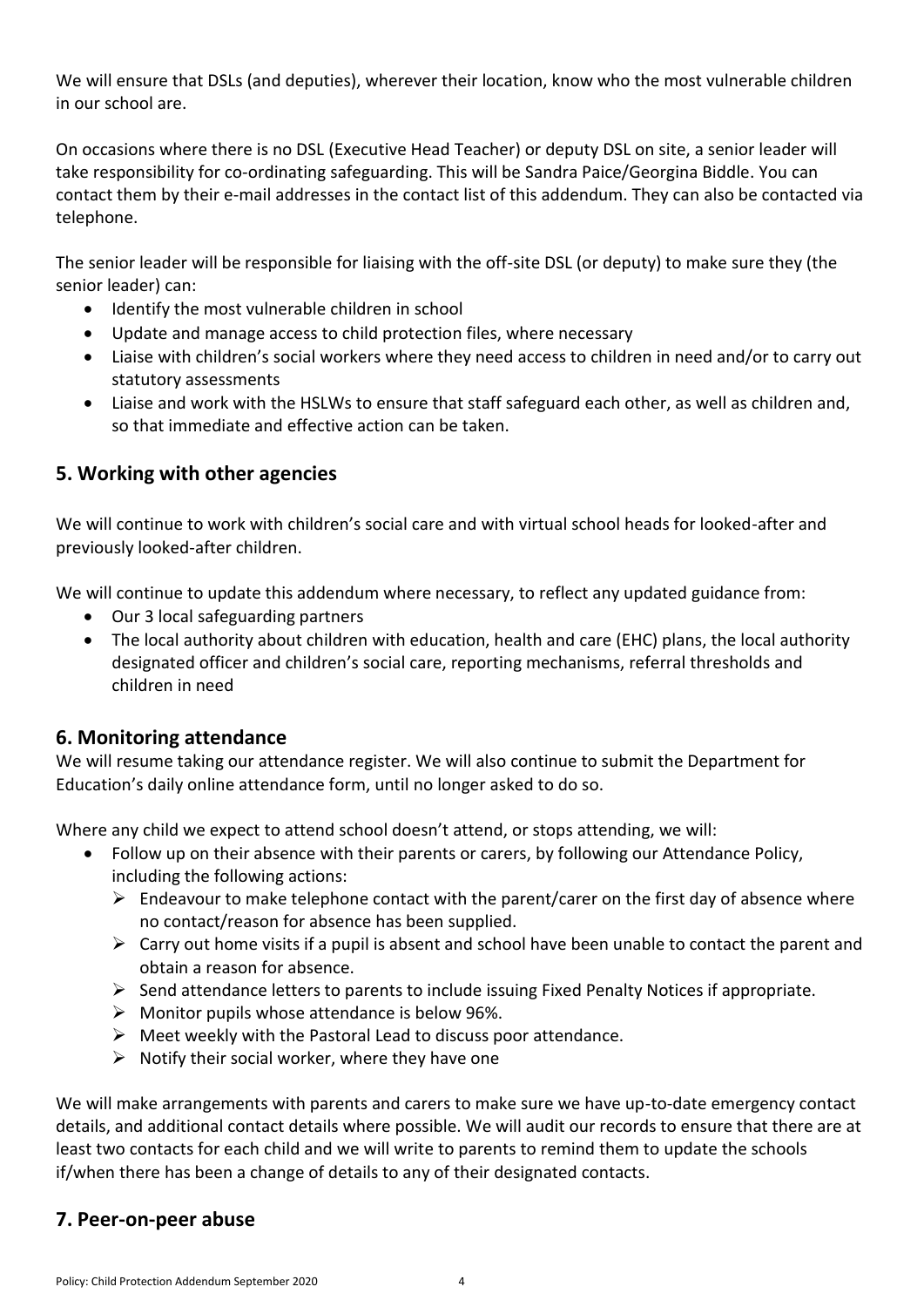We will continue to follow the principles set out in part 5 of Keeping Children Safe in Education when managing reports and supporting victims of peer-on-peer abuse.

Staff should continue to act on any concerns they have immediately – about both children attending school and those at home.

Any concerns about this should be recorded and reported in line with the Safeguarding and Child Protection Policies.

### <span id="page-4-0"></span>**8. Concerns about a staff member or volunteer**

We will continue to follow the principles set out in part 4 of Keeping Children Safe in Education.

Staff should continue to act on any concerns they have immediately – whether those concerns are about staff/volunteers working on site or remotely.

Concerns regarding a member of staff should be recorded and reported in line with our Safeguarding and Child Protection Policies, as well as policies for Whistleblowing.

We will continue to refer adults who have harmed or pose a risk of harm to a child or vulnerable adult to the Disclosure and Barring Service (DBS).

We will continue to refer potential cases of teacher misconduct to the Teaching Regulation Agency. We will do this using the email address [Misconduct.Teacher@education.gov.uk](mailto:Misconduct.Teacher@education.gov.uk) for the duration of the COVID-19 period, in line with government guidance.

### <span id="page-4-1"></span>**9. Contact plans**

We will create contact plans for children with a social worker, and other children who we have safeguarding concerns about, for circumstances where:

- They won't be attending school (for example where the school, parent/carer and social worker, if relevant, have decided together that this wouldn't be in the child's best interests); or
- They would usually attend but have to self-isolate

Each child has an individual plan, which sets out:

- How often the school will make contact this will be at least once a week and recorded within CPOMS.
- Which staff member(s) will make contact as far as possible, this will be staff who know the family well. In the first instances this will be the HSLW, who will communicate weekly with the Senior Leadership Team about each case.
- How staff will make contact this will be over the phone in the main and home visits will be carried out where necessary and with a risk assessment having been carried out. No member of staff will carry out a home visit alone.

We have agreed these plans with children's social care where relevant, and will review them in line with new guidance/every 4 weeks.

If we can't make contact, we will discuss this with senior leaders and DSL trained staff, review each case and make a referral to Children's Service, in line with safeguarding thresholds and professional judgements and, knowledge of the child/children and family.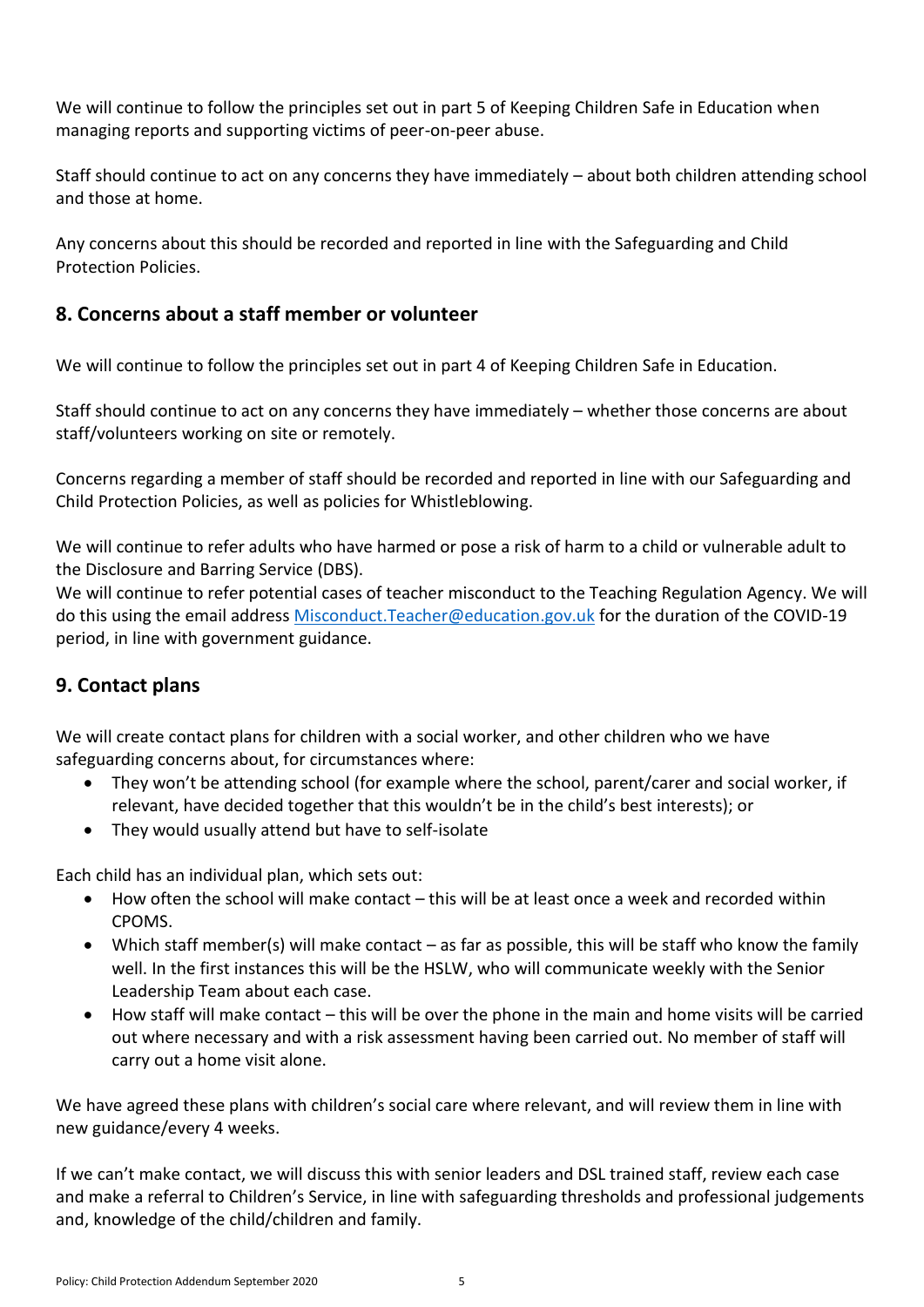We will do this using an IARF or, if it is judged there is a risk of immediate and significant harm by phoning:0300 555 1384 Out of Hours – 0300 555 1373

In an emergency situation we will contact the police by dialing 999.

## <span id="page-5-0"></span>**10. Safeguarding all children**

Staff and volunteers are aware that this difficult time potentially puts all children at greater risk.

Staff and volunteers will continue to be alert to any signs of abuse, or effects on pupils' mental health that are also safeguarding concerns, and act on concerns immediately in line with the procedures set out in section 3 above, in line with our Child Protection and Safeguarding Policies and Procedures.

#### **10.1 Children returning to school**

The DSL (or deputy) will do all they reasonably can to find out from parents and carers whether there have been any changes regarding welfare, health and wellbeing that they should be aware of before the child returns.

The DSL (and deputy) will be given more time to support staff and children regarding new concerns (and referrals as appropriate) as more children return to school.

Staff and volunteers will be alert to any new safeguarding concerns as they see pupils in person.

#### **10.2 Children at home**

The school will maintain contact with children who are not yet returning to school. The HSLWs will try to speak directly to children at home to help identify any concerns. They will use school phones and devices to make calls home. Or, if necessary they will use personal phones but they will withhold their personal number.

Staff and volunteers will look out for signs like:

- Not completing assigned work or logging on to school systems
- No contact from children or families and/or being unable to make contact with them
- Seeming more withdrawn during any class check-ins or video calls
- Prior knowledge and any previous reports regarding the family
- Knowledge of the child/children and their families

## <span id="page-5-1"></span>**11. Online safety**

### **11.1 In school**

We will continue to have appropriate filtering and monitoring systems in place in school. We have an ICT and Computing Lead within the school, relevant polices with reference to safe use of social media, the internet and acceptable use of ICT, including anti-bullying and anti-cyber-bullying policies. The IT across the schools are also supported by Agile for ICT.

The school website actively promotes online safety, with a wealth of advice, guidance and contact information for where there may be concerns around online safety.

### **11.2 Outside school**

Where staff are interacting with children online, they will continue to follow our existing staff behaviour policy/code of conduct/IT acceptable use ICT policy.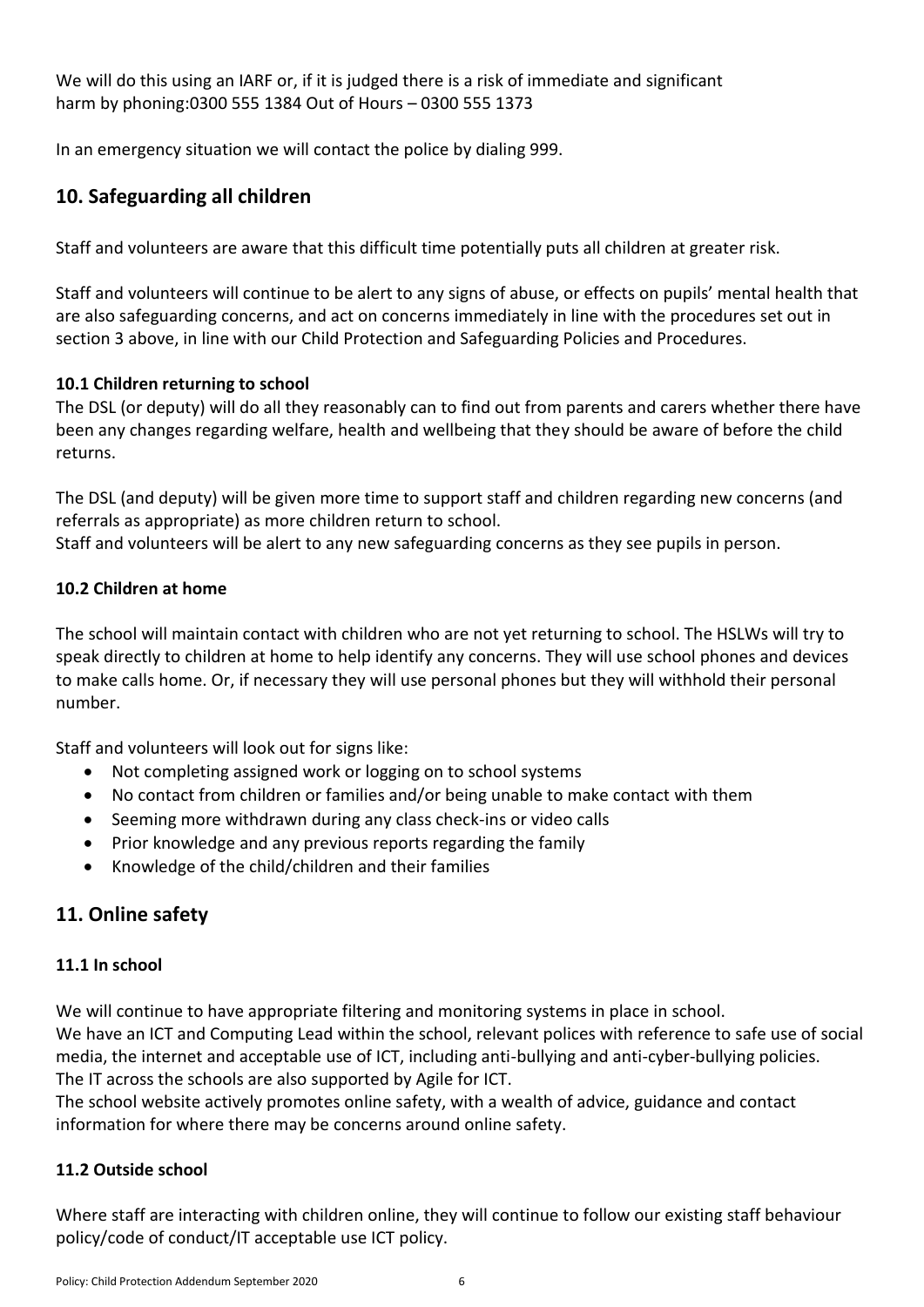If staff are in a position of conducting home learning beyond uploading materials to the school website/Facebook page and are engaging in video lessons. These will be pre-recorded, vetted and then uploaded as appropriate.

Staff will continue to be alert to signs that a child may be at risk of harm online, and act on any concerns immediately, following our reporting procedures as set out in section 3 of this addendum, in line with our Safeguarding and Child Protection Policies.

We will make sure children know how to report any concerns they have back to our school, and signpost them to other sources of support too. This will be done through class and year group assemblies, information on the school website, materials around the schools and, a culture of safeguarding that actively encourages children to be able to talk to adults and/or each other about any concerns that they may have.

#### **11.3 Working with parents and carers**

We will make sure parents and carers:

- Are aware of the potential risks to children online and the importance of staying safe online
- Know what our school is asking children to do online, including what sites they will be using and who they will be interacting with from our school
- Are aware that they should only use reputable online companies or tutors if they wish to supplement the remote teaching and resources our school provides
- Know where else they can go for support to keep their children safe online

#### <span id="page-6-0"></span>**12. Mental health**

#### **12.1 Children returning to school**

Staff and volunteers will be aware of the possible effects that this period may have had on pupils' mental health. They will look out for behavioural signs, including pupils being fearful, withdrawn, aggressive, oppositional or excessively clingy, to help identify where support may be needed.

Staff will have thought carefully about the mental health of children and their well-being within their planning, teaching and learning.

Staff will draw upon the SCARF materials as adopted by the schools.

Staff will receive training and development with regards the Behaviour Policy and associated Behaviour Addendum, so that these can be executed consistently and positively.

Where appropriate the schools have the services of ELSAs and a Pastoral Lead.

Some children will have Individual Behaviour Plans.

#### **12.2 Children at home**

Where possible, we will continue to offer our current support for pupil mental health for all pupils. Where children are not attending school, support via ELSA/Pastoral Lead/Class Teachers and Leaders where necessary can be carried out by telephone and/or Teams.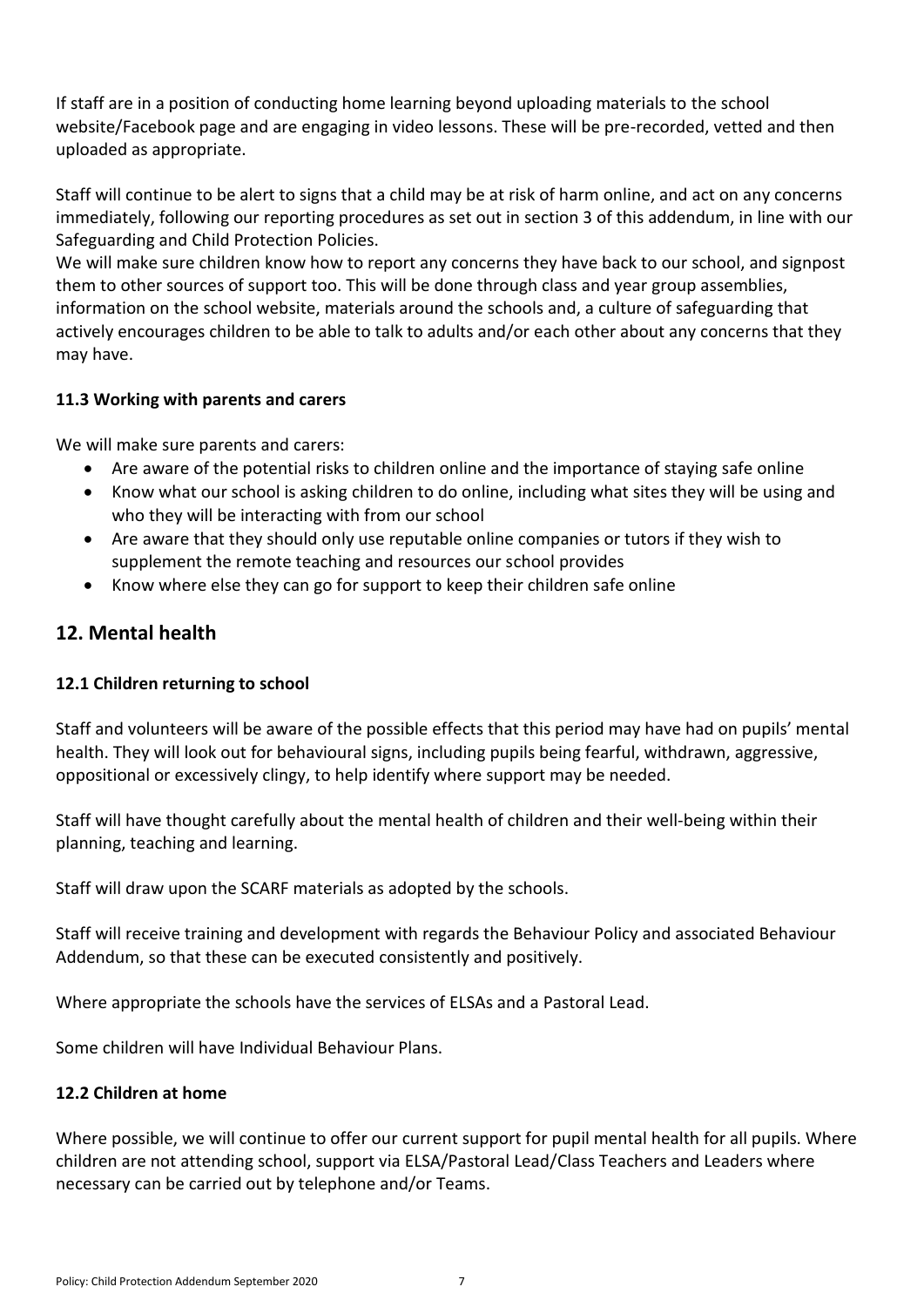We will also signpost all pupils, parents/carers and staff to other resources to support good mental health at this time, via our communications, the school website.

When setting expectations for pupils learning remotely and not attending school, teachers will bear in mind the potential impact of the current situation on both children's and adults' mental health.

### <span id="page-7-0"></span>**13. Staff recruitment**

#### **13.1 Recruiting new staff and volunteers**

We continue to recognise the importance of robust safer recruitment procedures, so that adults and volunteers who work in our school are safe to work with children.

We will continue to follow our safer recruitment procedures, and part 3 of Keeping Children Safe in Education.

In urgent cases, when validating proof of identity documents to apply for a DBS check, we will initially accept verification of scanned documents via online video link, rather than being in physical possession of the original documents. This approach is in line with revised guidance from the **DBS**. New staff must still present the original documents when they first attend work at our school.

Similarly, temporary measures allow right to work checks to be carried out by verifying scanned documents on a video call. If we need to take this approach, we will follow Home Office and Immigration Enforcement [guidance.](https://www.gov.uk/guidance/coronavirus-covid-19-right-to-work-checks)

We will continue to do our usual checks on new volunteers, and do risk assessments to decide whether volunteers who aren't in regulated activity should have an enhanced DBS check, in accordance with paragraphs 167-172 of Keeping Children Safe in Education.

#### **13.2 Staff 'on loan' from other schools**

We will assess the risks of staff 'on loan' working in our school, and seek assurance from the 'loaning' school that staff have had the appropriate checks. These will be undertaken by the Executive Deputy Headteacher.

We will also use the DBS Update Service, where these staff have signed up to it, to check for any new information.

## <span id="page-7-1"></span>**14. Safeguarding induction and training**

We will make sure staff and volunteers are aware of changes to our procedures and local arrangements.

#### **14.1 New and 'on loan' staff induction**

New staff and volunteers will continue to receive:

- A safeguarding induction
- A copy of our children protection and safeguarding policy (and this addendum)
- Keeping Children Safe in Education part 1

We will decide on a case-by-case basis what level of safeguarding induction staff 'on loan' need. In most cases, this will be:

A copy of our child protection policy and this addendum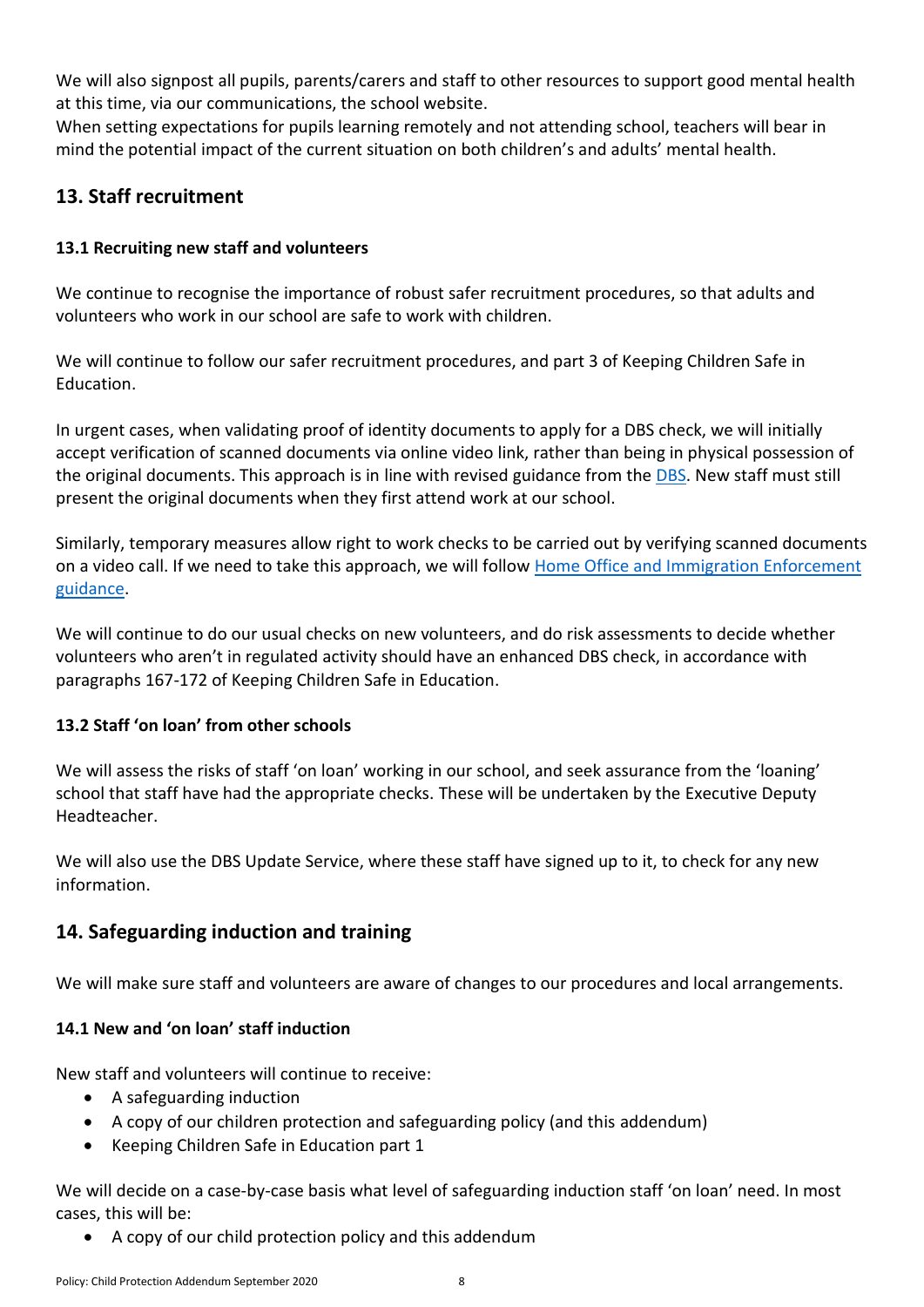- Confirmation of local processes
- Confirmation of DSL arrangements

### **14.2 DSL training**

The DSL (and deputy) may not be able to take part in training during this period. If this is the case, the DSL (and deputy) will continue to be classed as a trained DSL (or deputy) even if they miss their refresher training.

The DSL (and deputy) will do what they reasonably can to keep up to date with safeguarding developments, such as via safeguarding partners, newsletters and professional advice groups.

## <span id="page-8-0"></span>**15. Keeping records of who's on site**

We will keep a record of which staff and volunteers are on site each day, and that appropriate checks have been carried out for them.

We will continue to keep our single central record up to date.

We will use the single central record to log:

- Everyone working or volunteering in our school each day, including staff 'on loan'
- Details of any risk assessments carried out on staff and volunteers on loan from elsewhere

## <span id="page-8-1"></span>**16. Children attending other settings**

Where children are temporarily required to attend another setting, we will make sure the receiving school is provided with any relevant welfare and child protection information.

Wherever possible, our DSL (or deputy) and/or special educational needs co-ordinator (SENCO) will share, as applicable:

- The reason(s) why the child is considered vulnerable and any arrangements in place to support them
- The child's EHC plan, child in need plan, child protection plan or personal education plan
- Details of the child's social worker
- Details of the virtual school head

Where the DSL, deputy or SENCO can't share this information, the senior leader(s) identified in section 4 will do this.

We will share this information before the child arrives as far as is possible, and otherwise as soon as possible afterwards.

## <span id="page-8-2"></span>**17. Monitoring arrangements**

This policy will be reviewed as guidance from the 3 local safeguarding partners, the LA or Department for Education is updated, and as a minimum of every 4 weeks by the Executive Head Teacher. At every review, it will be approved by the full governing board

This policy links to the following policies and procedures:

- Child protection policy and Safeguarding policy
- Staff Behaviour and Code of Conduct
- IT acceptable use policy